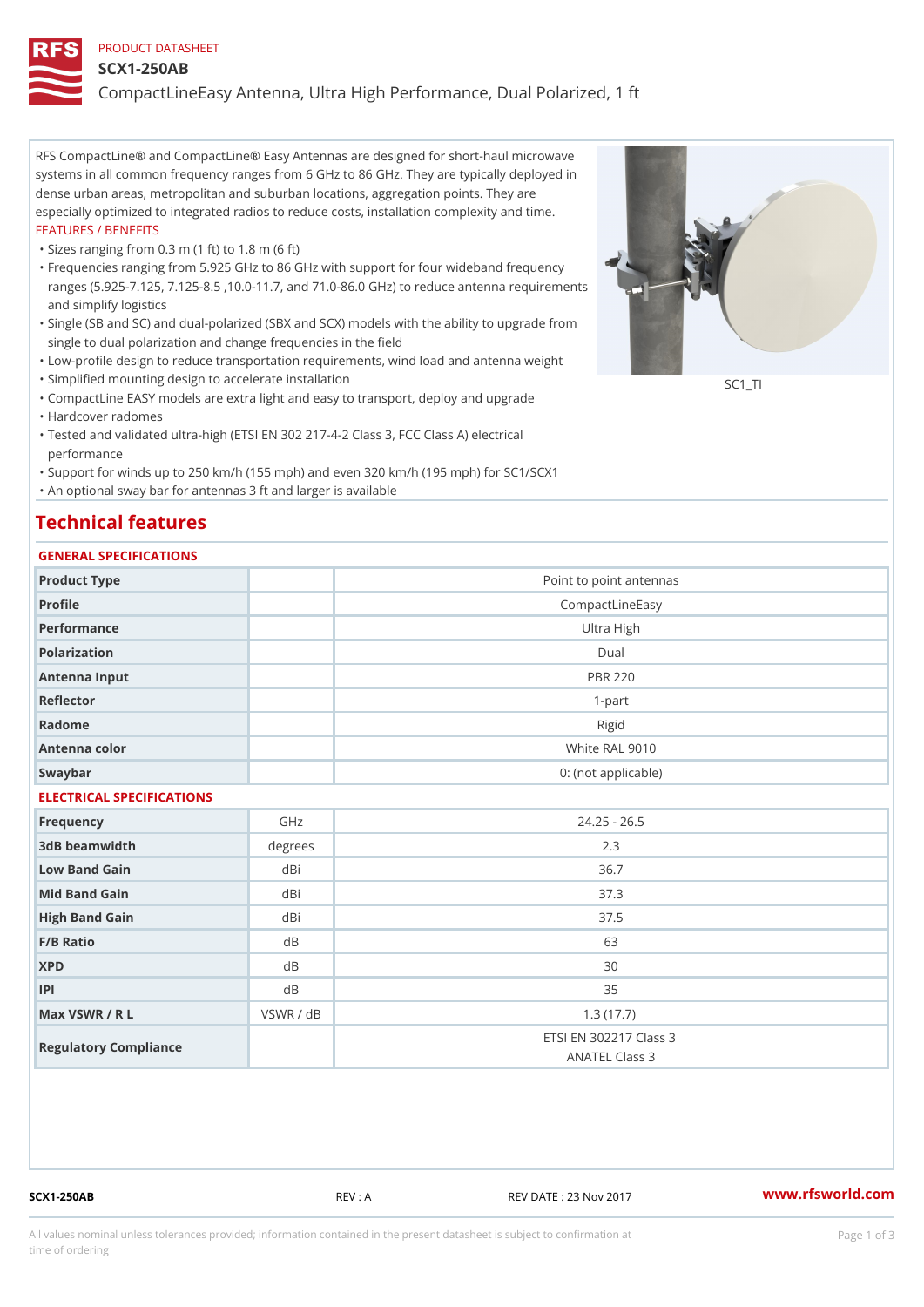## PRODUCT DATASHEET

## SCX1-250AB

CompactLineEasy Antenna, Ultra High Performance, Dual Polarized, 1 ft

| m m<br>(in)<br>survival $wined$ ( $\vert b \rangle$ )<br>survival $w \nvert N$ ( $ b$ )<br>$\pm$ t)<br>External Document Links<br>SC1/SCX1 PACKING | 354(80)<br>715 (161)<br>230 (170)                                                                                                                                              | 40(1.6)                                                                | Forces 1ft SC                                                                                        |                                                        |
|----------------------------------------------------------------------------------------------------------------------------------------------------|--------------------------------------------------------------------------------------------------------------------------------------------------------------------------------|------------------------------------------------------------------------|------------------------------------------------------------------------------------------------------|--------------------------------------------------------|
|                                                                                                                                                    |                                                                                                                                                                                |                                                                        |                                                                                                      |                                                        |
|                                                                                                                                                    |                                                                                                                                                                                |                                                                        |                                                                                                      |                                                        |
|                                                                                                                                                    |                                                                                                                                                                                |                                                                        |                                                                                                      |                                                        |
|                                                                                                                                                    |                                                                                                                                                                                |                                                                        |                                                                                                      |                                                        |
|                                                                                                                                                    |                                                                                                                                                                                |                                                                        |                                                                                                      |                                                        |
|                                                                                                                                                    |                                                                                                                                                                                |                                                                        |                                                                                                      |                                                        |
| m m                                                                                                                                                |                                                                                                                                                                                |                                                                        |                                                                                                      |                                                        |
| m m<br>$114$ m m (4.5 _ ir ) $\sqrt{$ ii p $\sqrt{ }$                                                                                              | 270.5(10.65)<br>283 (11.1)                                                                                                                                                     |                                                                        | Outline_1ft_CompactLineEasy                                                                          |                                                        |
| m m<br>89mm (3.5_in) Pi(pine)                                                                                                                      |                                                                                                                                                                                |                                                                        |                                                                                                      |                                                        |
| m m<br>$51mm(2_in)Pip@in$                                                                                                                          |                                                                                                                                                                                |                                                                        |                                                                                                      |                                                        |
| m m<br>(in)                                                                                                                                        |                                                                                                                                                                                |                                                                        |                                                                                                      |                                                        |
| m m<br>(in)                                                                                                                                        |                                                                                                                                                                                |                                                                        |                                                                                                      |                                                        |
| m m<br>(in)                                                                                                                                        |                                                                                                                                                                                |                                                                        |                                                                                                      |                                                        |
|                                                                                                                                                    |                                                                                                                                                                                |                                                                        |                                                                                                      |                                                        |
| optional Swaybar                                                                                                                                   |                                                                                                                                                                                |                                                                        | 0: (not applicable)                                                                                  |                                                        |
| FURTHER ACCESSORIES                                                                                                                                |                                                                                                                                                                                |                                                                        |                                                                                                      |                                                        |
| Operational Windspeed                                                                                                                              |                                                                                                                                                                                |                                                                        | 252 (156)                                                                                            |                                                        |
|                                                                                                                                                    |                                                                                                                                                                                |                                                                        |                                                                                                      |                                                        |
|                                                                                                                                                    | $mm$ (in)                                                                                                                                                                      |                                                                        | 114(4.5)                                                                                             |                                                        |
|                                                                                                                                                    | $mm$ (in)                                                                                                                                                                      |                                                                        | 48 (1.9)                                                                                             |                                                        |
|                                                                                                                                                    |                                                                                                                                                                                |                                                                        |                                                                                                      |                                                        |
|                                                                                                                                                    |                                                                                                                                                                                |                                                                        |                                                                                                      |                                                        |
|                                                                                                                                                    |                                                                                                                                                                                |                                                                        |                                                                                                      |                                                        |
|                                                                                                                                                    |                                                                                                                                                                                |                                                                        |                                                                                                      |                                                        |
|                                                                                                                                                    | Elevation Adjustment<br>Azimuth Adjustment<br>Polarization Adjustment<br>Mounting Pipe Diameter<br>Mounting Pipe Diameter<br>Approximate Weight<br>Survival Windspeed<br>(i n) | MECHANICAL SPECIFICATIONS<br>ft $(m)$<br>degrees<br>degrees<br>kg (lb) | degrees<br>$km/h$ (mph)<br>$km/h$ (mph)<br>387 (15.2)<br>187(7.4)<br>165(6.5)<br>250(9.8)<br>46(1.8) | 1(0.3)<br>± 15<br>± 15<br>± 5<br>5(11.02)<br>320 (198) |

All values nominal unless tolerances provided; information contained in the present datasheet is subject to Pcapgelio an atio time of ordering